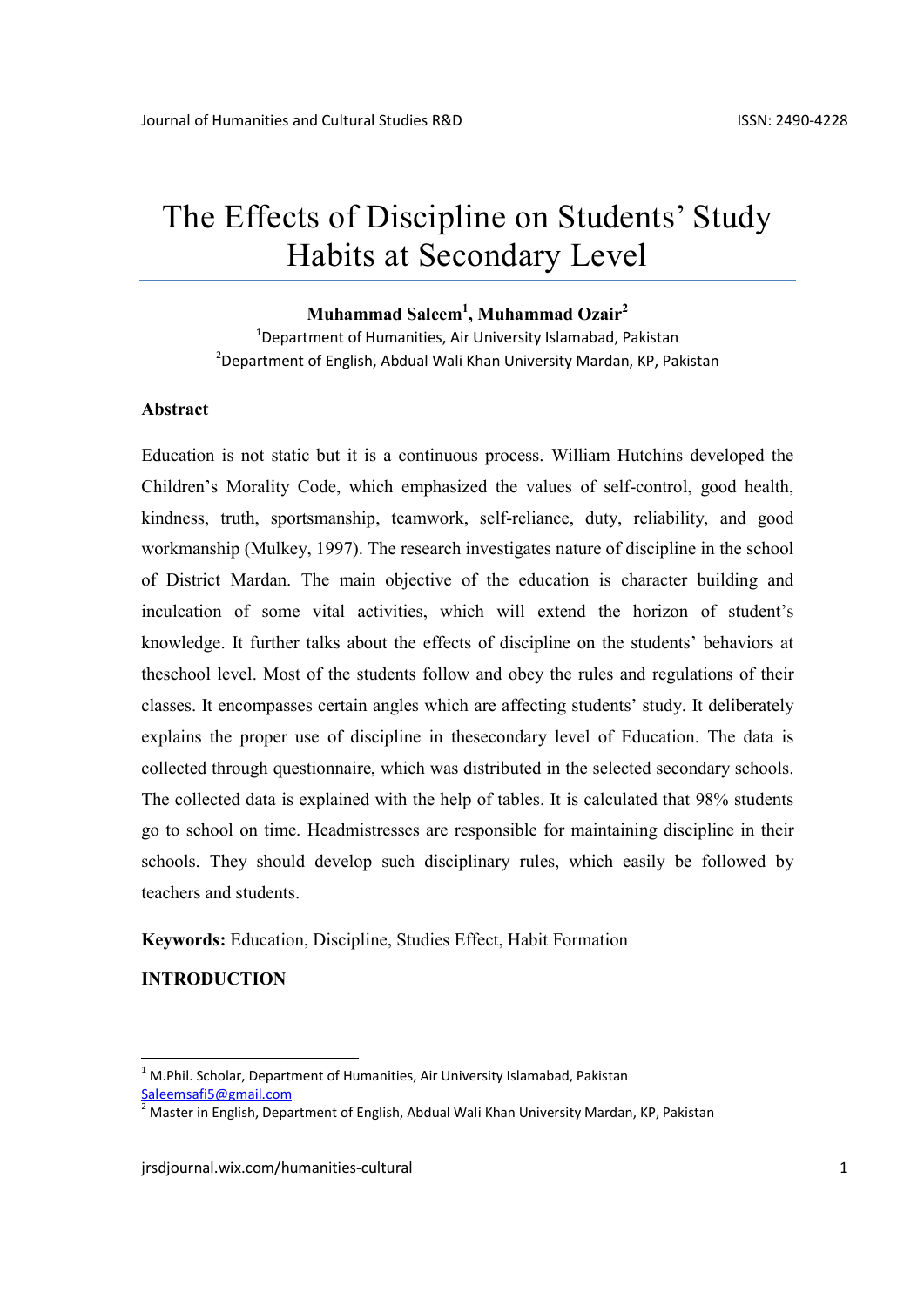The world "education" has been derived from Latin word educates, educatum or educre. Educatum andeducaremean "to lead out".

The word "Education" can be used in two senses, in a broad sense to designate all the influence to which everyone is continually subjected to the physical, biological andsocialenvironment in which he lives and in the more usual narrower sense designate the special influences organized and devised by teachers in school and places of further education.

There are two types of education formal and Informal, formal education is planned in the shape of a direct schooling, tuition and institution. Schools are specialized agencies for importing formal education. Schools include courses, programs of studies, co-curricular activities etc.

Discipline and order, in fact, are related to each other as means to end. Discipline is mush the wither motion and it always to refer to the effect on the school on the pupil's character.

## Statement of the Problem

- Does discipline have its effects on the study habits of students?
- Do disciplineand study have relation to make habits of students?

#### Objectives of Study

- To study the exciting situation of discipline in schools of District Mardan, Khyber Pakhtunkhwa, Pakistan.
- To study the students' attitude about discipline and to find out the effects of discipline on the study habits of students.

#### LITERATURE REVIEW

The early 1900s brought a renewed interest in character education in the public schools. In 1916, William Hutchins developed Children's Morality Code, which emphasized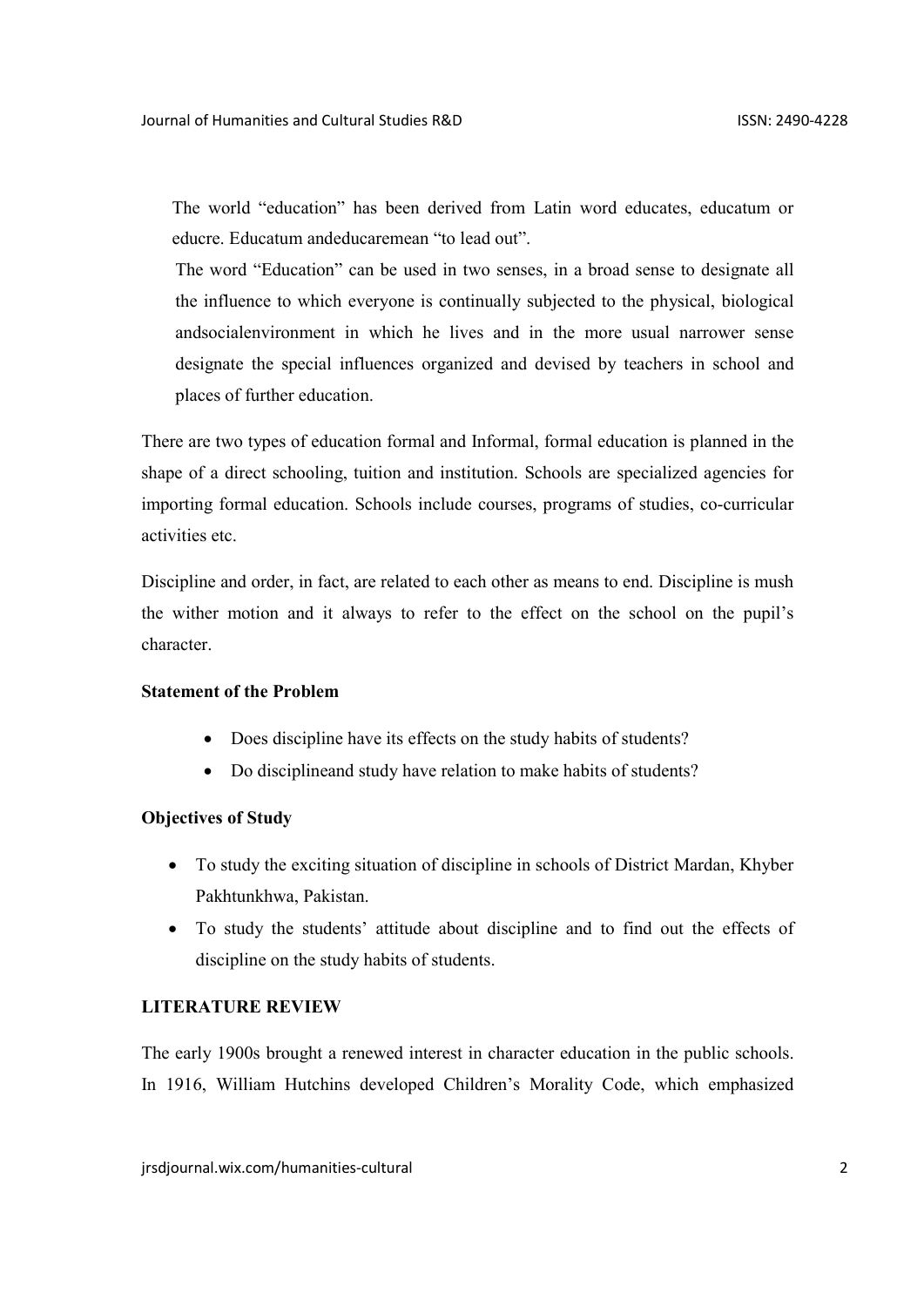values of self-control, good health, kindness, truth, sportsmanship, teamwork, selfreliance, duty, reliability, and good workmanship. This resulted in the formation of "good character clubs" throughout elementary and high schools with the hopes that peer pressure would be strong enough to ensure practice of these character traits. In 1924, the most comprehensive study of character education began. The Hartshorne and May study assessed character-related behavior of some 10,000 students primarily in grades 5 through 8 located in 23 communities across the United States. They found no relationship between character education and behavior, specifically as it related to honesty and helping others. This did not stop educators from continuing their programs of character education.

Field noted that many educators were concerned that moral standards continued to be threatened by industrialization, urbanization, immigration, World War I, the Bolshevik Revolution in Russia, and the laissez-faire attitudes of the 1920s.

In the mid-1930s, John Dewey focused attention of public schools on the need for moral training and development and encouraged them to provide the environment for the moral development of students. During this time, "Citizenship" readers became widely available for students; at the same time, there was a decrease in the number of formal character education programs as stability and hope returned to the country as a result of policies of New Deal. The emphasis during this time was on patriotic values (Field, 1996). During World War II, character education was reanalyzed and necessity for it was debated among educators. Although most insisted that it still should be taught in some form, others considered it too ambiguous to include in public education. Some educators attempted to persuade their peers by renaming character education. During this period, such programs as "social education," "education for social adjustment," and "building social foundations" were established to develop the social and civic consciousness of young citizens in order to achieve desired national goals. While the debate over character education raged during the 1940s, many classroom teachers were going about the business of teaching their students practical values through scrap drives, war bond and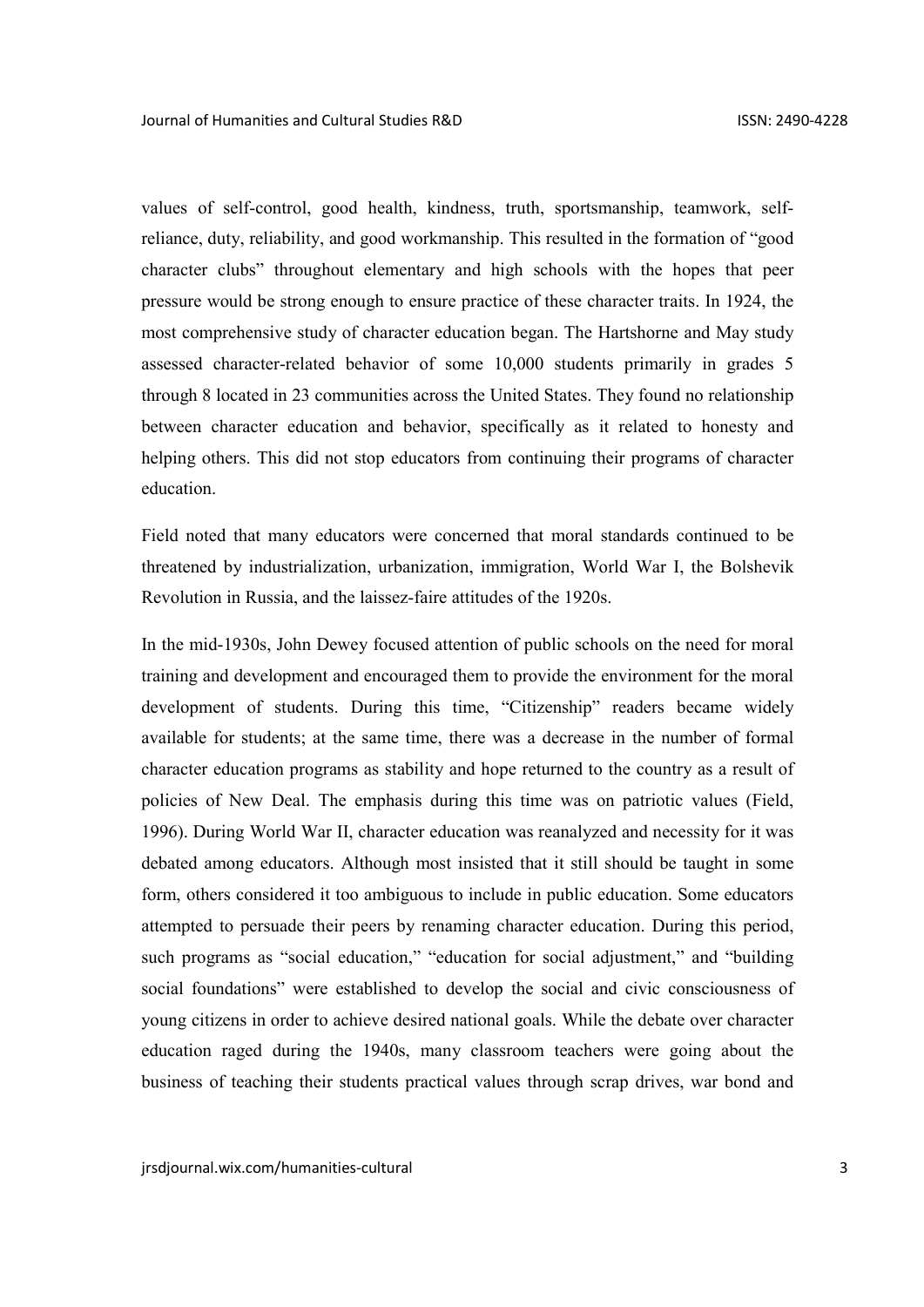stamp sales, conservation efforts, rationing, and morale building. In rural communities across America, schools were teaching students to raise and care for animals, cultivate vegetables and flowers, prepare and serve food, care for and help younger children, keep their school and community clean and attractive, and conserve everything. After the war and throughout the 1950s, formal character education gradually lessened and eventually all but disappeared. This came to an abrupt end in 1966, with publication of Kohlberg's moral dilemma theory.

In 1966, Lawrence Kohlberg linked his cognitive-development theory of moral reasoning with practice of moral education in schools. Kohlberg's theory was based on six stages of moral reasoning, whereby children could move from their present level of moral reasoning to the next higher stage through adiscussion about behavior chosen in a particular situation. In the first stage, children are guided by rewards and punishment. As they move to the second stage, reciprocity becomes prominent and children will do things for others if they get something in return. At stage three, the child's behavior is controlled by adult or peer approval. At the fourth stage of moral reasoning, behavior is based on respect for authority. Moving to the fifth stage, what is right is determined by the child's personal values and opinion. Finally, at the highest stage, the child's conscience determines what is right and wrong. Here, respect for individual life and human dignity are guiding principles.

Also in 1966, Values and Teaching, the theory of values education, was written by Raths, Merrill Harmin, and Simon. Raths et al. proposed a seven-step process for students to determine their own values. The only requirements in this process were that the value must be freely chosen from alternatives after consideration of consequences of each alternative, it must be prized and cherished, it must be publicly affirmed, it must be acted upon, and it must be used repeatedly. The teacher could express his or her own values, but students understood that teacher's viewpoint was not necessarily right. According to Leming (1993), the teacher typically withheld personal opinions for fear of influencing students, which was not a part of the process; teacher was to respect whatever values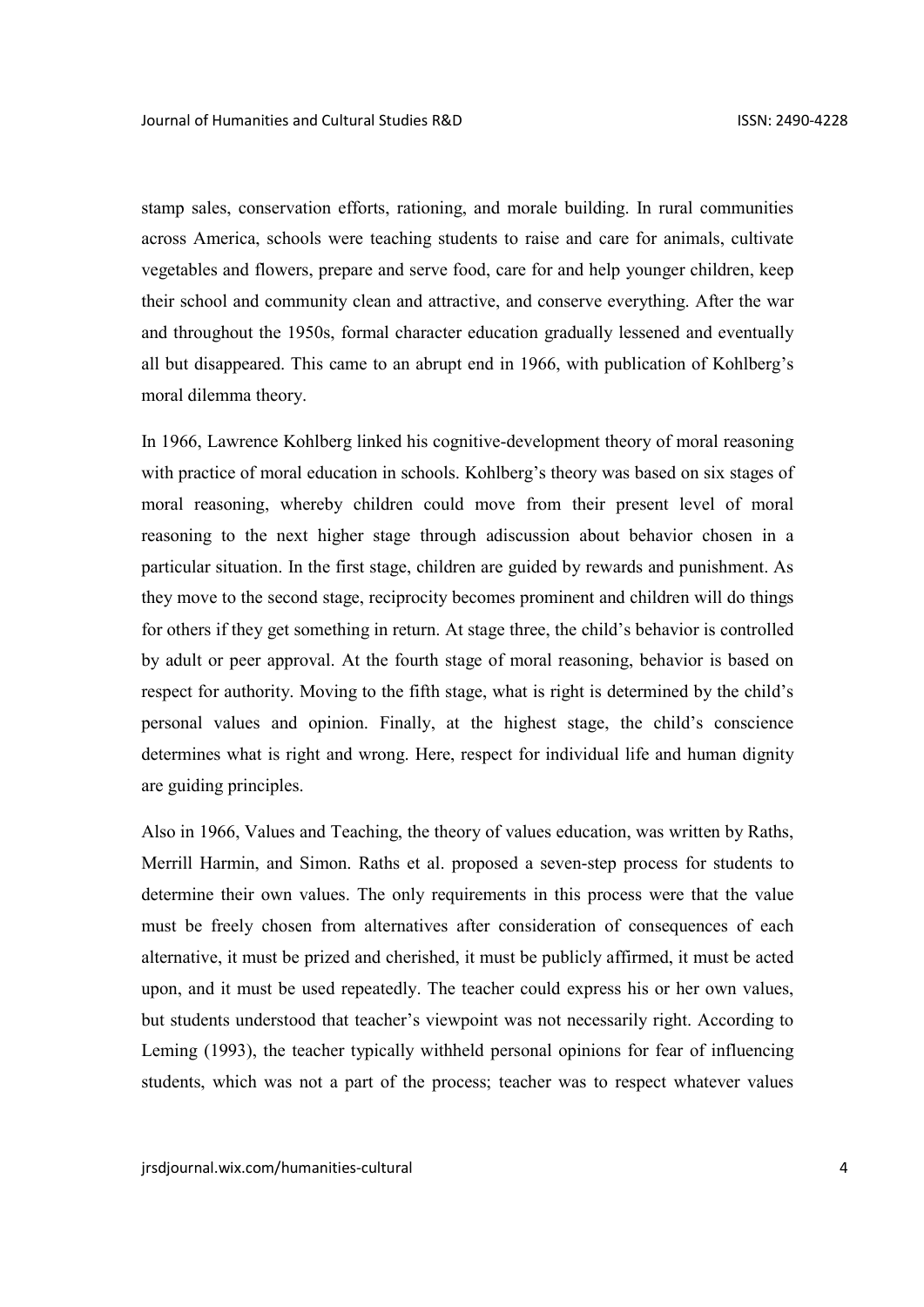were determined by the students. The values clarification approach was most popular among teachers during the late 1960s and 1970s, as evidenced by a large number of handbooks sold during the time. Values clarification has been rejected by current character educators as a glaring example of all that is wrong with both contemporary society and public schools in general (Lockwood, 1997). Critics argue that in this program, there was no right or wrong; any value a student chose was correct as long she or she could provide a rationale, and the approach did not support pro-social behavior (Lockwood). With the exception of these two approaches, moral dilemma theory and values clarification, little attention was given to the school's role in developingcharacter until the mid-1980s (Black, 1996). According to Lickona (1993), a new character education movement began in early 1990s. The Josephson Institute of Ethics held a conference in July 1992 and invited more than 30 educational leaders from state school boards, teacher unions, universities, ethics centers, youth organizations, and religious groups. The result was "Aspen Declaration on Character Education," which established eight principles of character education. In March 1993, the Character Education Partnership was established. This was a national coalition of business leaders, labor leaders, and representatives from government, national youth leaders, and parents, religious leaders, and representatives of media. Their goal was to place character education at top of national educational agenda (Lickona). National organizations to promote character education are numerous. The Center for Advancement of Ethics and Character at Boston University, founded by Kevin Ryan, and Center for the R's (Respect and Responsibility) founded by Thomas Lickona, are two prominent organizations that promote character education (Black). The Jefferson Center for Character Education (Leming, 1993) and Josephson Institute of Ethics(Lickona) are also at the forefront of the movement to teach children about character. Finally, a survey by National School Boards Association in 1996 indicated that 45% of school districts surveyed offered some form of character education and 38% ofthe remaining districts had plans to do so in the near future (Black). These modern day character education programs emerged as a result of problems with today's youth.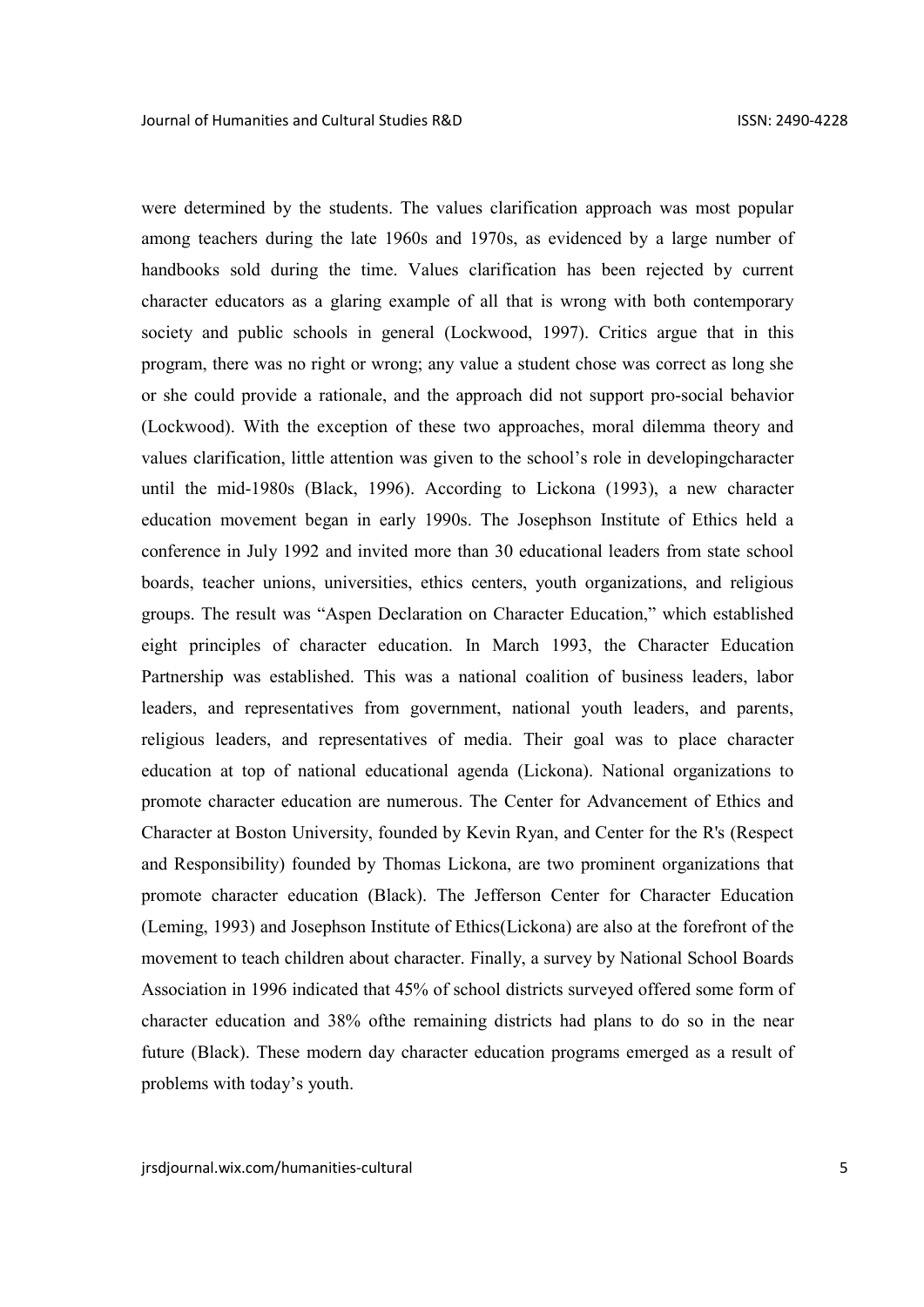#### METHODOLOGY AND PROCEDURE

In this chapter, methods, procedure and data collection for thesis are discussed. We first select representative institutions for research, and then we prepare a questionnaire by the help of which we collect data from respondents. It is a survey type descriptive research. It involves collecting data in order to test the hypothesis. Keeping in view the existing nature and discipline in schools and impact of rewards and punishment of personality of students, a questionnaire was prepared by the researcher for current research. It was administrated to students of three representative schools of Mardan which were Services public school, Aziz bhati shaheed army school Mardan branch and Iqra School and College Mardan.

#### Population and Sampling

In Services Public School we distributed 38 questionnaires among students for aresponse. In Aziz Bhati Shaheed Army School we distributed 42 questionnaires among students for aresponse.

In Iqra School and College Mardan we distributed 30 questionnaires among students for aresponse.

#### Samples

In Services Public School, from 38 questionnaires we found 32 questionnaires correct, which are filled completely.

In Aziz Bhati Shaheed Army School, from 42 questionnaires we found 36 questionnaires correct, which are filled completely.

In Iqra School and College Mardan, from 30 questionnaires we found 25 correct, which are filled completely. Percentages are derived from satisfied questionnaires, which help us to easily know the rate of discipline in representative institutions.

#### Analysis of Data

The important literature related to study was reviewed. The previous related studies and significant writing in field of this study were quoted. The data collected was organized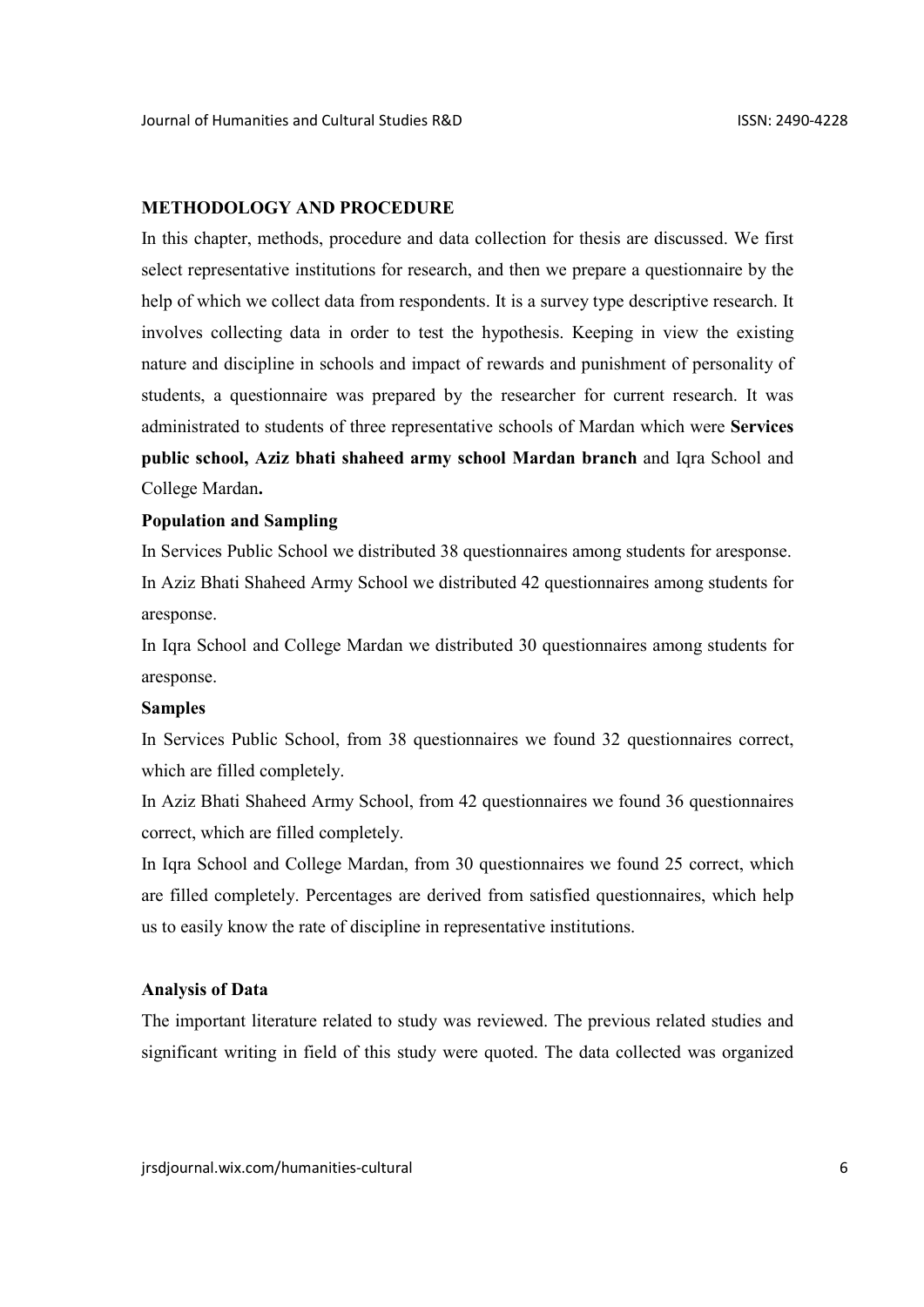inatable, interpreted and analyzed according. The analysis has been expressed in percentage.

Finally, conclusion was drawn. As a result of this study research was enabled to make some recommendation for the maintenance of discipline in representative schools of Mardan.

## ANALYSIS OF DATA

This chapter is designed to analyze the data. Tables have made. Every table has been interpreted fromdata, collected already from selected schools.

## TABLE No 1

| <b>Question:</b> Do you go to school on time? |  |  |  |  |  |
|-----------------------------------------------|--|--|--|--|--|
|-----------------------------------------------|--|--|--|--|--|

| Name of schools         | Total | Yes |      | No |       |
|-------------------------|-------|-----|------|----|-------|
| Services public school  | 32    | 32  | 100% |    |       |
| Aziz bhati shaheed army | 36    | 36  | 100% |    |       |
| school                  |       |     |      |    |       |
| Iqra School and College | 25    | 23  | 80%  |    | 20%   |
| Mardan                  |       |     |      |    |       |
| Total                   | 93    |     | 98%  |    | $2\%$ |

## EXPLANATION

100% students of Services Public School states that they go to school on time.

100 students of Aziz Bhati Shaheed Army School states that they go to school on time.

80% students of Iqra School and College Mardan states that they go to school on time From the above analysis, we conclude that students of Services Public School and Aziz bhatishaheed Army School are more regular as 98% students go to school on time.

## TABLE No 2

Question: Do you attend morning Assembly regularly?

| Name of schools                   | $\Gamma$ otal | Yes |     | N0 |     |
|-----------------------------------|---------------|-----|-----|----|-----|
| Services public school            | 30            | 28  | 87% |    | 3%  |
| Aziz bhati shaheed army<br>school | 36            | 33  | 92% |    | 8%  |
| Igra School and College           |               |     | 84% |    | 16% |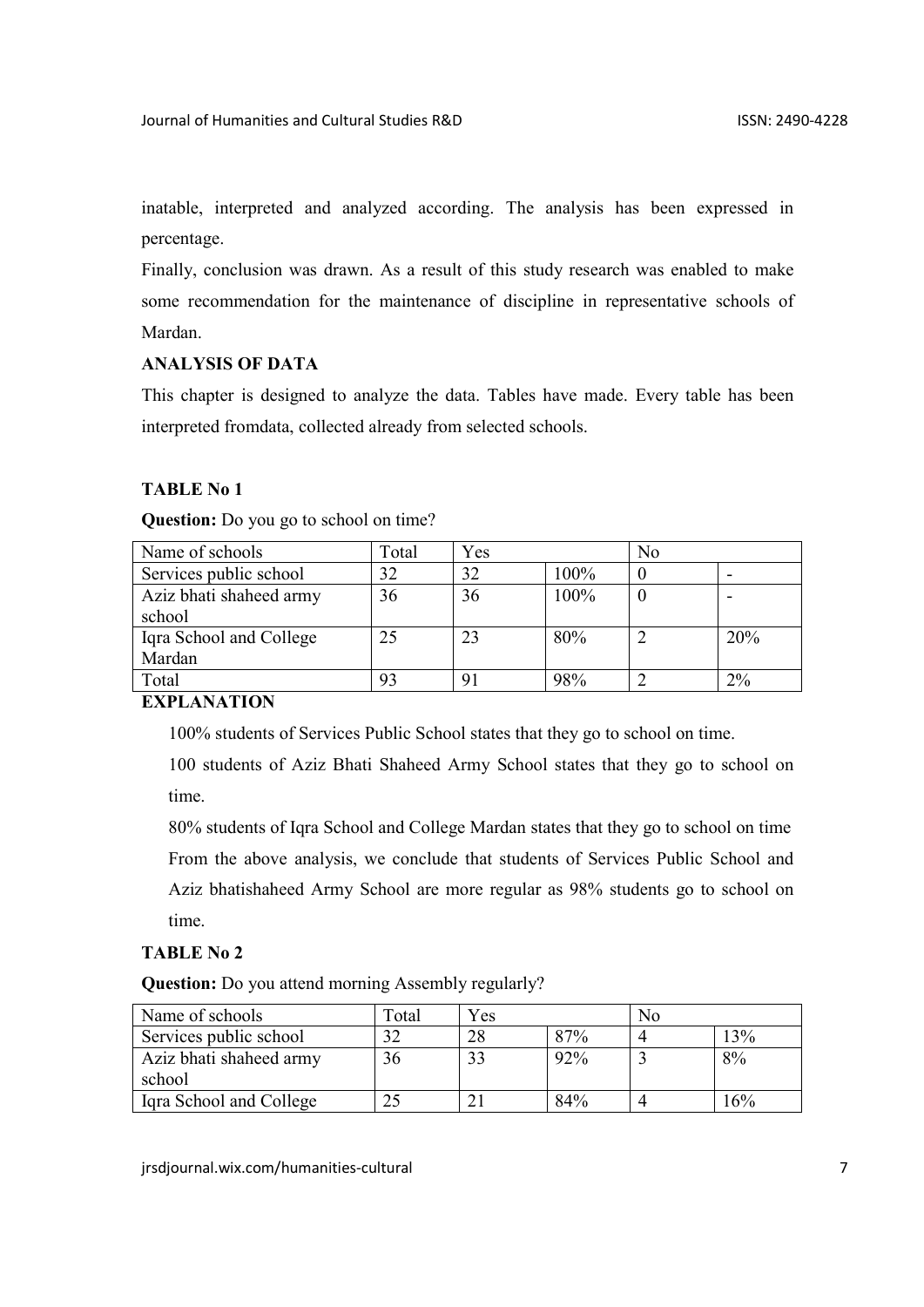| $\mathbf{v}$<br>. .<br>Mardan |              |                |     |            |     |
|-------------------------------|--------------|----------------|-----|------------|-----|
| m<br><sup>otal</sup>          | $\Omega$<br> | $\Omega$<br>ÖŹ | 88% | . .<br>- - | 12% |

- 87% students of services public school stated that they attend the morning assembly regularly and 13% students do not agree this.
- In Aziz bhati shaheed army school 92% students state that they attend the morning assembly regularly.
- In Igra School and College Mardan, 84% students state that they attend the morning assembly regularly while 16% students do not attend the assembly regularly.
- From the analysis of the above question, we have found that 88% students attend morning assembly regularly while 12% students don't attend morning assembly regularly.

## TABLE No 3

Question: Can you see and listen the instructions of teacher properly?

| Name of schools         | Total | Yes |      | N <sub>0</sub> |     |
|-------------------------|-------|-----|------|----------------|-----|
| Services public school  | 32    | 28  | 87%  | 4              | 13% |
| Aziz bhati shaheed army | 36    | 34  | 94%  |                | 6%  |
| school                  |       |     |      |                |     |
| Iqra School and College | 25    | 35  | 100% |                | 0%  |
| Mardan                  |       |     |      |                |     |
| Total                   | 93    | 87  | 93%  |                | 7%  |

## **EXPLANATION**

- 87% students of Services Public School stated that they can listen to the instructions of the teacher properly while 13% students cannot listen to the instruction of teacher properly.
- 94% students of Aziz Bhati Shaheed Army School stated that they can listen to the instructions of the teacher properly while 6% students cannot listen to the instruction of teacher properly.
- 100% students of Iqra School and College Marian stated that they can listen to the instructions of the teacher properly.
- As a result of this data analysis, we found that 93% students can listen to the instructions of teacher properly.

## TABLE No 4

Question: Do your teachers come to classroom on time?

| Name of schools        | m<br>otal     | Y es |     | No |     |
|------------------------|---------------|------|-----|----|-----|
| Services public school | $\sim$<br>ے ر | ∼    | 84% |    | 16% |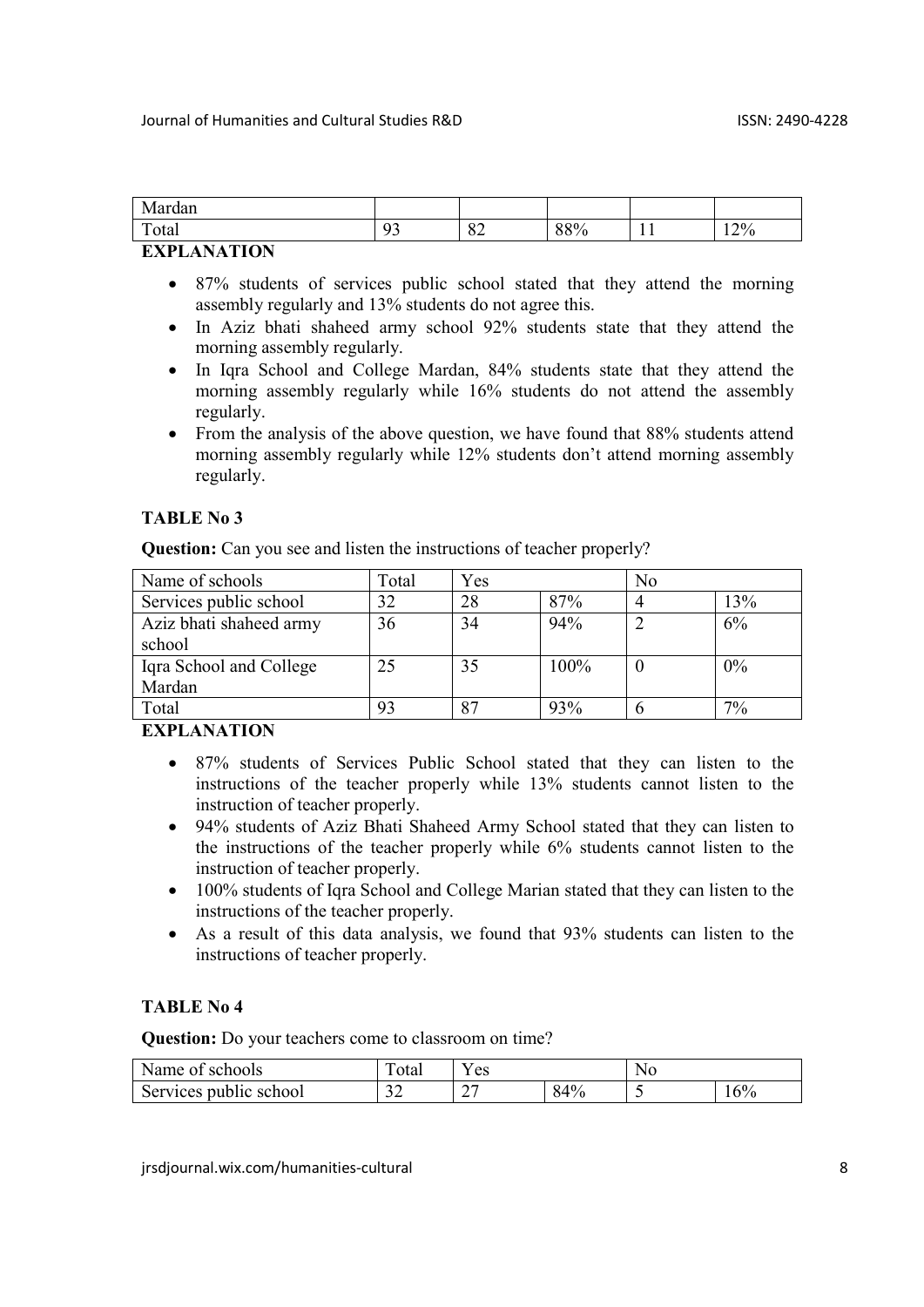| Aziz bhati shaheed army | 36 | 97% | 3% |
|-------------------------|----|-----|----|
| school                  |    |     |    |
| Iqra School and College |    | 92% | 8% |
| Mardan                  |    |     |    |
| Total                   | 93 | 91% | 9% |

- 84% students of Services Public School states that their teacher comes to class on time and 16% students responded that teacher does not come to class on time.
- 97%students of Aziz Bhati Shaheed Army School states that their teacher comes to class on time and 3% students responded that teacher does not come to class on time.
- 92% students of Igra School and College Mardan states that their teacher comes to class on time and only 8% students responded that teacher does not come to class on time.
- After the analysis of the above data, we found that 91% students agreed that their teacher comes to class on time but only 9% students have opposite comments on this.

## TABLE No 5

Question: Do you like the pin drop silence in the lesson?

| Name of schools         | Total | Yes |      | N <sub>0</sub> |     |
|-------------------------|-------|-----|------|----------------|-----|
| Services public school  | 32    | 30  | 93%  |                | 7%  |
| Aziz bhati shaheed army | 36    | 36  | 100% |                | 0%  |
| school                  |       |     |      |                |     |
| Iqra School and College | 25    | 19  | 76%  | O              | 24% |
| Mardan                  |       |     |      |                |     |
| Total                   | 93    |     | 91%  |                | 9%  |

## **EXPLANATION**

- In Services Public School 93% students state that they like pin drop silence in the class during alesson.
- Researching in Aziz Bhati Shaheed Army School all the students like the pin drop silence in the classroom during thelesson.
- In Igra School and College Mardan, 76% students like the pin drop silence but amazingly 24% students are not in the favor of this.
- The analysis of this category shows that overall 91% students like the pin drop silence in the classroom during the lesson.

## TABLE No 6

**Question:** Can you ask a question from your teacher easily?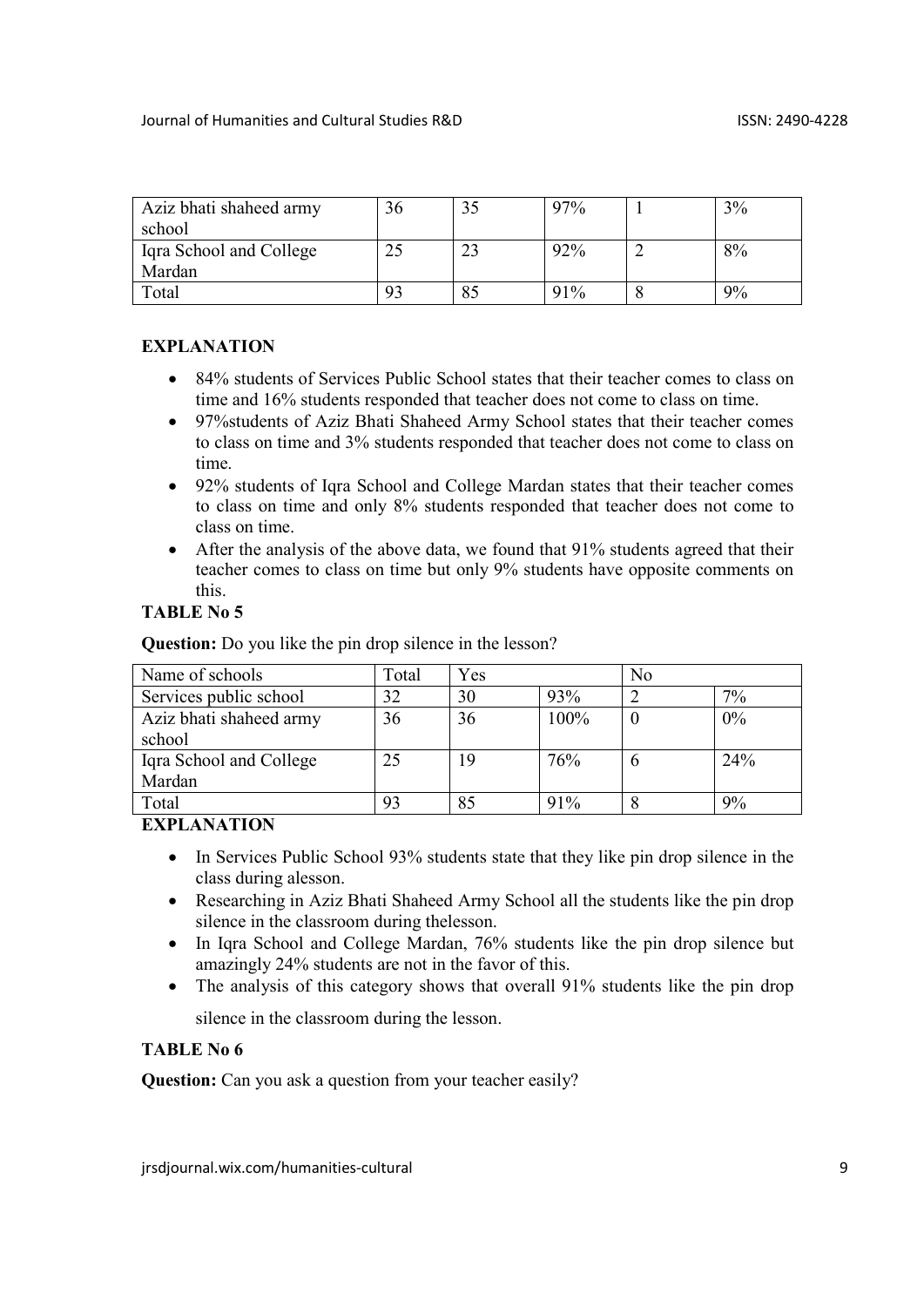| Name of schools         | Total | Yes |      | N <sub>o</sub> |     |  |
|-------------------------|-------|-----|------|----------------|-----|--|
| Services public school  | 32    | 28  | 87%  |                | 13% |  |
| Aziz bhati shaheed army | 36    | 34  | 94%  |                | 6%  |  |
| school                  |       |     |      |                |     |  |
| Iqra School and College | 25    | 25  | 100% |                | 0%  |  |
| Mardan                  |       |     |      |                |     |  |
| Total                   |       |     | 93%  |                | 7%  |  |

- 87% students of Services Public School stated that they can easily ask a question from their teachers.
- 94% students of Aziz Bhati Shaheed Army School stated that they can easily ask a question from their teachers.
- 100% students of Iqra School and College Mardan stated that they can easily ask a question from their teachers.
- By this data collected and analysis, we found that 93% students can ask a question from their teacher easily.

## TABLE No 7

Question: Can you discuss the topic with the teacher at the end of the lesson?

| Name of schools         | Total | Yes |     | N <sub>0</sub> |     |
|-------------------------|-------|-----|-----|----------------|-----|
| Services public school  | 32    | 18  | 56% | 14             | 44% |
| Aziz bhati shaheed army | 36    | 23  | 63% | 13             | 37% |
| school                  |       |     |     |                |     |
| Iqra School and College | 25    |     | 60% | 10             | 40% |
| Mardan                  |       |     |     |                |     |
| Total                   | 93    | 56  | 60% |                | 40% |

## EXPLANATION

- 68% students of Services Public School state that they can discuss the topic with the teacher at the end of the lesson.
- 63% students of Aziz Bhati Shaheed Army School state that they can discuss the topic with the teacher at the end of the lesson.
- 60% students of Iqra School and College Mardan state that they can discuss the topic with the teacher at the end of the lesson.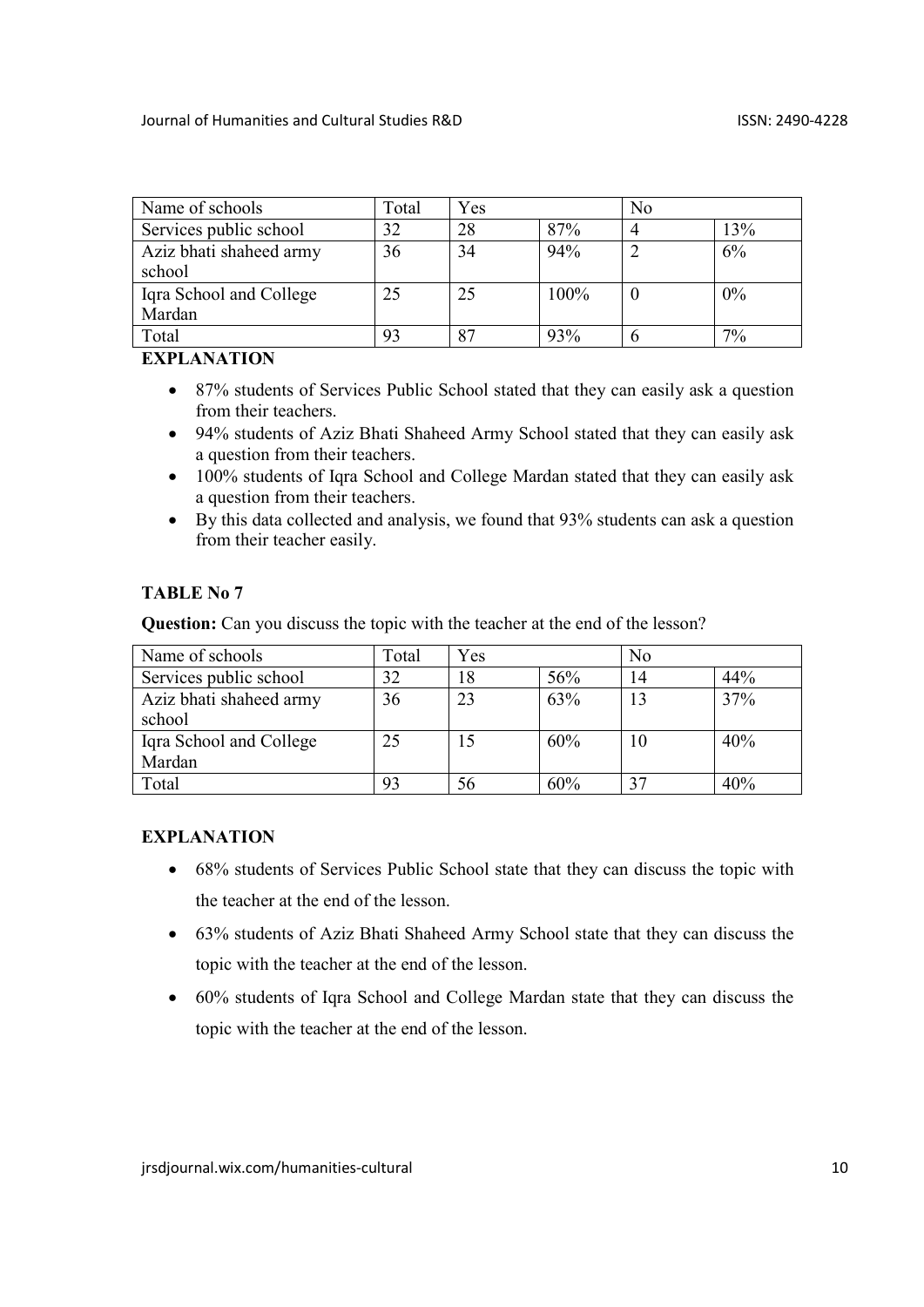By the analysis of data collected through aquestionnaire for this question, we found that 60% students can discuss the topic with the teacher at the end of the lesson.

### TABLE No 8

Question: Do your teacher use Audio Visual Aids (Charts, Maps etc)?

| Name of schools         | Total | Yes |     | N <sub>0</sub> |     |
|-------------------------|-------|-----|-----|----------------|-----|
| Services public school  | 32    |     | 9%  | 29             | 91% |
| Aziz bhati shaheed army | 36    | 12  | 33% | 24             | 63% |
| school                  |       |     |     |                |     |
| Iqra School and College | 25    |     | 68% |                | 32% |
| Mardan                  |       |     |     |                |     |
| Total                   | 93    | 32  | 35% | 61             | 65% |

## EXPLANATION

- Unfortunately, in services public school only 9% students state that teachers used audio-visual aids (charts, maps etc.).
- In Aziz Bhati Shaheed Army School only 33% students state that teachers used audio-visual aids (charts, maps etc.).
- In Iqra School and College Mardan, 68% students state that teachers used audiovisual aids (charts, maps etc.).
- Unfortunately only 35% students are having audio visual aids (charts, maps etc) used during the lesson.

## TABLE No 9

Question: Have you ever got a chance to work on the blackboard during the lesson?

| Name of schools         | Total | Yes |     | N <sub>0</sub> |     |
|-------------------------|-------|-----|-----|----------------|-----|
| Services public school  | 32    | 23  | 71% |                | 29% |
| Aziz bhati shaheed army | 36    | 26  | 72% | 10             | 28% |
| school                  |       |     |     |                |     |
| Iqra School and College | 25    |     | 48% | 13             | 52% |
| Mardan                  |       |     |     |                |     |
| Total                   | 93    |     | 65% | 32             | 35% |

## Explanation

• 71% students of Services Public School state that they have got a chance to do work on the black/white board.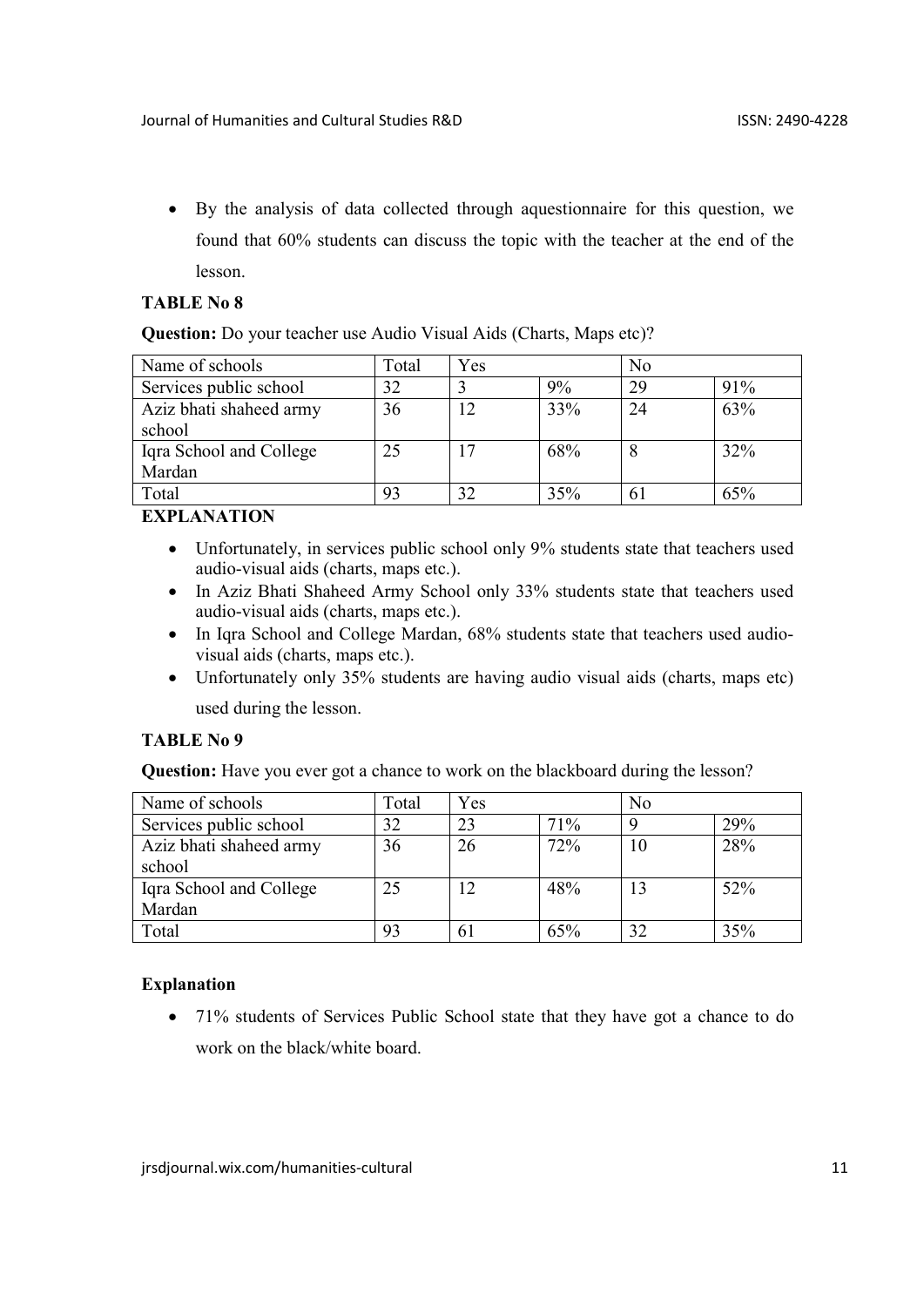- 72% students of Aziz Bhati Shaheed Army School state that they have got a chance to do work on the black/white board.
- Only 48% students of Iqra School and College Mardan state that they have got a chance to do work on the black/white board.
- By the examination of the above data, we found that 65% students got this chance while 35% students cannot get a chance to work on theblack/white board.

# TABLE No 10

Question: Do your teacher gives prizes to the students on thebest performance in the class?

| Name of schools         | Total | Yes |     | No |     |
|-------------------------|-------|-----|-----|----|-----|
| Services public school  | 32    |     | 19% | 26 | 81% |
| Aziz bhati shaheed army | 36    |     | 25% | 27 | 75% |
| school                  |       |     |     |    |     |
| Iqra School and College | 25    |     | 28% | 18 | 72% |
| Mardan                  |       |     |     |    |     |
| Total                   | 93    | つつ  | 24% |    | 76% |

# **EXPLANATION**

- In Services Public School 19% students receive prizes from their teacher on best performing in the class.
- In Aziz Bhati Shaheed Army School 25% students receive prizes from their teacher on best performing in the class.
- In Iqra School and College Mardan, 28% students receive prizes from their teacher on best performing in the class.
- From the above data analysis, we found that in 24% students receive prizes from their teacher on best performing in the class while 76% students are against of this statement.

## TABLE No 11

Question: Have you ever been punished for not doing Home Work properly?

| Name of schools         | Total | Yes |     | N <sub>0</sub> |     |
|-------------------------|-------|-----|-----|----------------|-----|
| Services public school  | 32    |     | 65% |                | 35% |
| Aziz bhati shaheed army | 36    | 22  | 61% | 14             | 39% |
| school                  |       |     |     |                |     |
| Iqra School and College | 25    |     | 28% | 18             | 72% |
| Mardan                  |       |     |     |                |     |
| Total                   | 93    | 50  | 54% | 43             | 46% |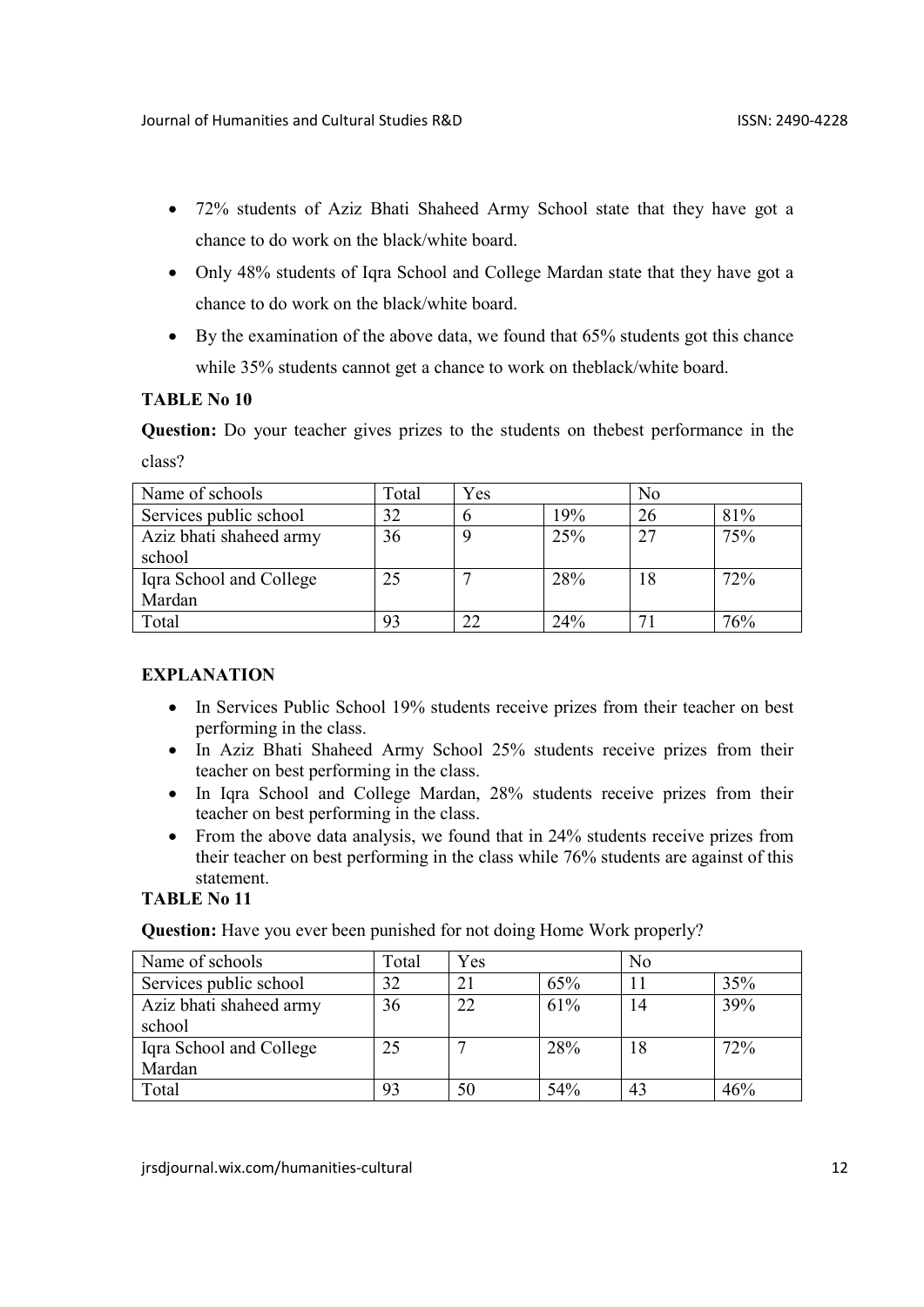- 65% students of Services Public School receive punishment for not doing the homework while 35% students state that they do not receive punishment for not doing the homework.
- 61% students of Aziz Bhati Shaheed Army School receive punishment for not doing the homework while 39% students state that they do not receive punishment for not doing the homework.
- 28% students of Iqra School and College Mardan receive punishment for not doing the homework while amazingly 72% students state that they do not receive punishment for not doing the homework.
- As a whole, we found that in schools 54% students receives punishments on not doing the homework and 46% students do not receive the punishment.

# TABLE No 12

Question: Do you obey the code of conduct (rules and regulations) of the class?

| Name of schools         | Total | Yes |     | N <sub>0</sub> |     |
|-------------------------|-------|-----|-----|----------------|-----|
| Services public school  | 32    | 28  | 87% |                | 13% |
| Aziz bhati shaheed army | 36    | 34  | 94% |                | 6%  |
| school                  |       |     |     |                |     |
| Iqra School and College | 25    | 21  | 84% |                | 16% |
| Mardan                  |       |     |     |                |     |
| Total                   | 93    | 83  | 89% | 10             | 11% |

# **EXPLANATION**

- 87% students of Services Public School obey the code of conduct (rules and regulations) of the class while 13% students do not obey.
- 94% students of Aziz Bhati Shaheed Army School obey the code of conduct (rules and regulations) of the class while 6% students do not obey.
- 84% students of Iqra School and College Mardan obey the code of conduct (rules and regulations) of the class while 16% students do not obey.
- From the study of this data collected, we have found that 89% students obey the code of conduct (rules and regulations) of the class while 11% students do not obey.

# TABLE No 13

Question: Do your teacher punish the students on misbehavior during the lesson?

| Name of schools         | Total    | Yes |     | Nο |    |
|-------------------------|----------|-----|-----|----|----|
| Services public school  | $\gamma$ |     | 94% |    | 6% |
| Aziz bhati shaheed army |          |     | 97% |    | 3% |
| school                  |          |     |     |    |    |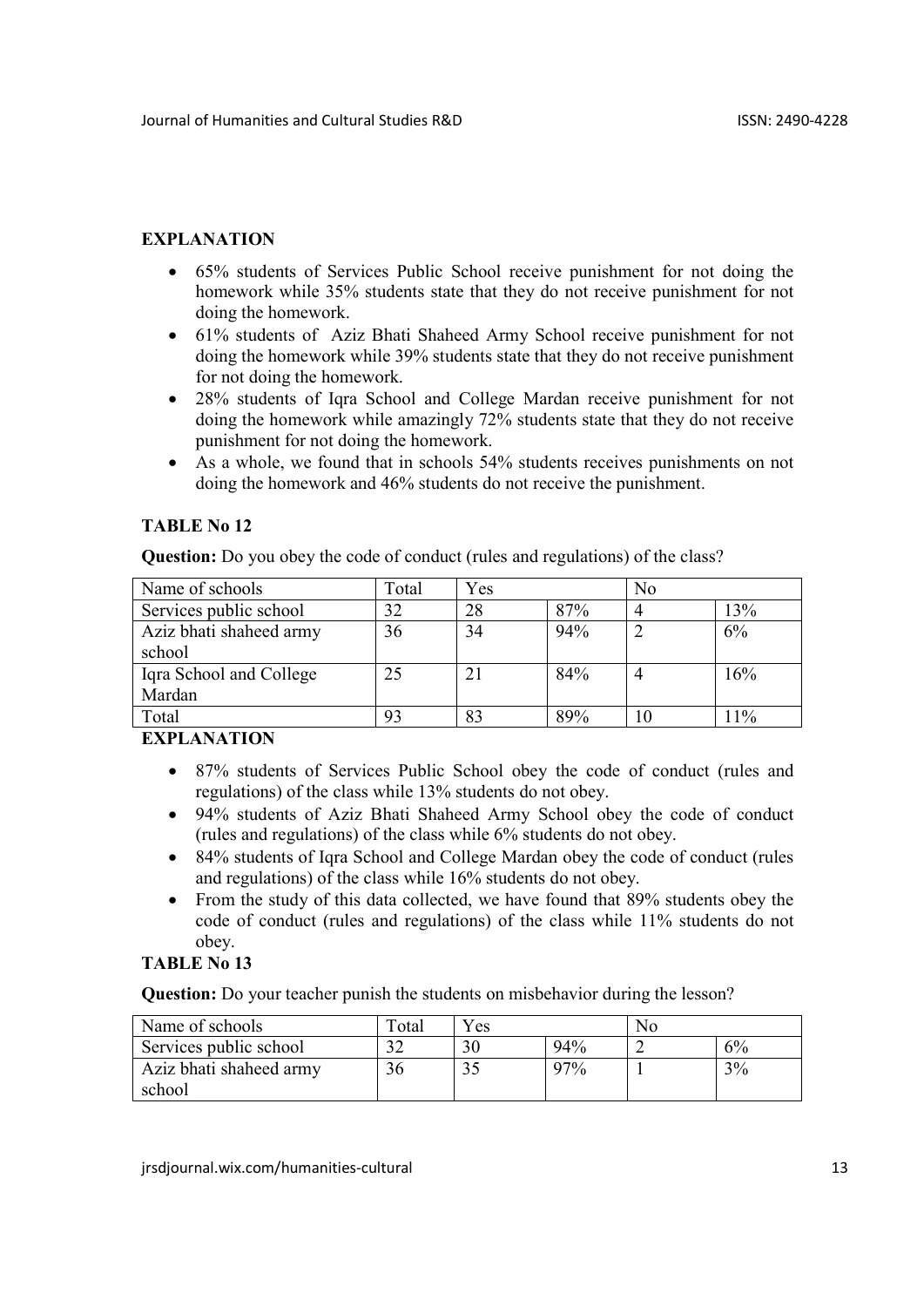| Iqra School and College<br>Mardan | $\cap$<br>ر_ | $\sim$<br>ر_ | 92% |                          | 8% |
|-----------------------------------|--------------|--------------|-----|--------------------------|----|
| Total                             | റാ           | 88           | 95% | $\overline{\phantom{0}}$ | 5% |

- In Services Public School 94% students state that they receive punish on misbehavior during the lesson.
- In Aziz Bhati Shaheed Army School 97% students state that they receive punish on misbehavior during the lesson.
- In Iqra School and College Mardan, 92% students state that they receive punish on misbehavior during the lesson.
- We conclude that 95% student states that they receive punish on misbehavior during the lesson while 5% students do not agree on this statement.

#### Findings

- 1. 98% students go to school on time.
- 2. 88% students attend the Morning Assembly regularly.
- 3. 93% students can see and listen to the instructions of teachers properly.
- 4. 91% students said that teachers come to class in time.
- 5. 91% students like a pin-drop silence during the lesson.
- 6. 93% students can ask a question from their teachers easily.
- 7. 60% students can discuss the topic with the teachers at the end of the lesson.
- 8. 35% students said that their teachers use audio-visual aids often.
- 9. 65% students have a chance to work on the blackboard during the lessons.
- 10. Only 24% students said that their teachers give prizes to the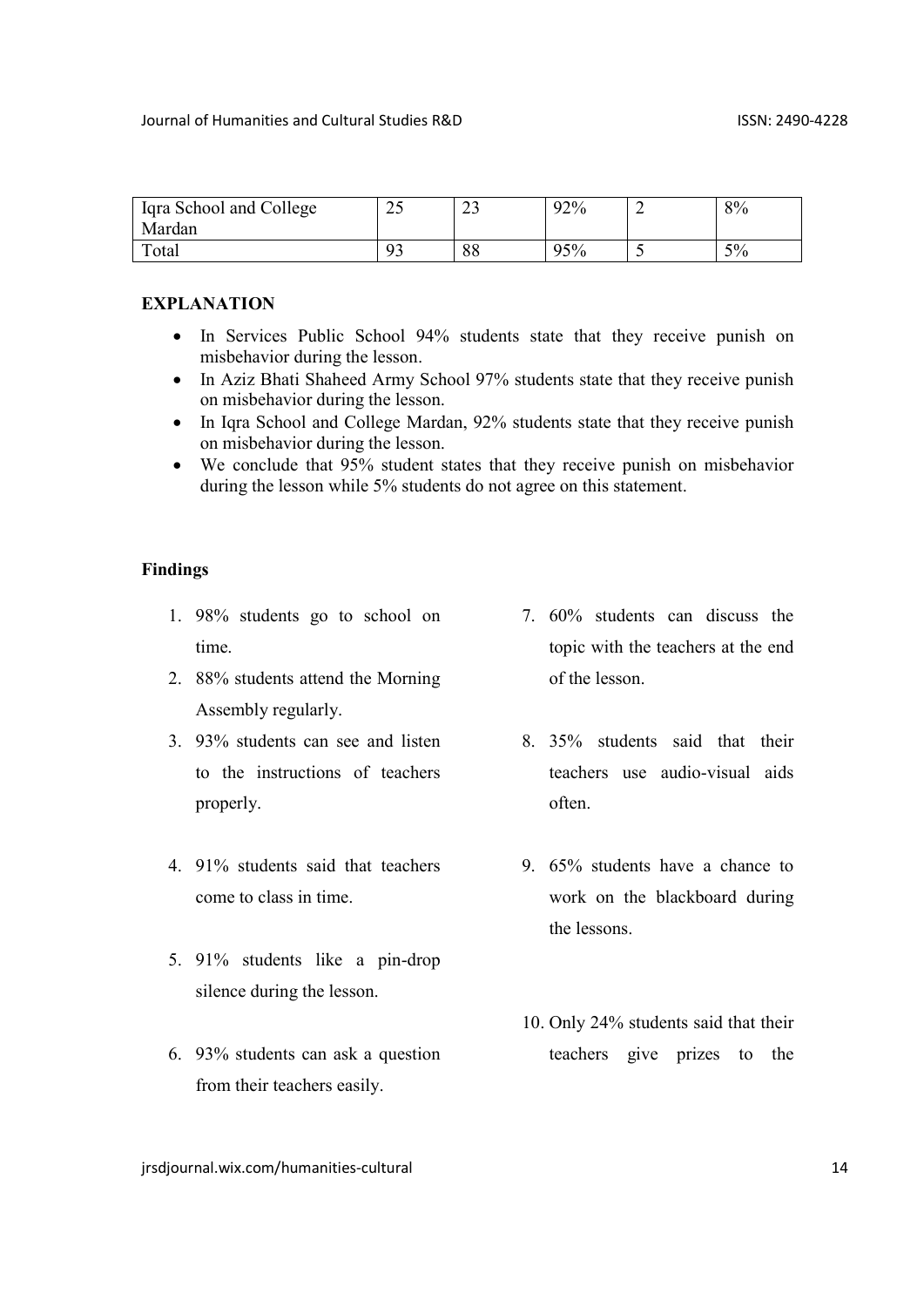students on best performances inthe class.

- 11. 54% students receive punishment for not doing homework properly.
- 12. 89% students follow the code of conduct (rules and regulations) of their classes.
- 13. 95% students said that their teachers punish the students on misbehaving during the lesson

#### **Discussion**

The analyzes of the data collected through questionnaire from students led researchers to draw the following conclusions about nature of exciting discipline in the three representative schools of Mardan.It is very pleasing to know that majority of students come to school regularly. It is also ahealthy sign that most of the students reach the schools on time.It is quite satisfactory that majority of students attend the morning Assembly regularly.It is also concluded that most of the students like to have a permanent seat in the classroom.It is pleasing to note that majority of the students can see and listen the instructions of the teachers properly.It's quite astonishing that majority of the students like a pin-drop silence in the classroom.It is ahealthy sign that most of the students can ask questions from their teachers easily.It is also concluded that majority of the students receive theattention of their teachers equally.It is pleasing to note that most of the students can discuss the topics with the teachers easily at the end of the lesson.It is disheartening that majority of the students said that their teachers do not use audio-visual aids often.It is quite satisfactory that most of the students have got the chance to work on the blackboard during the lessons.It is also concluded that majority of the students have group leaders to lead them in-group activities in the class.It is again disheartening that most of the students told that their teachers do not give prizes to the students on best performance.It is quite satisfactory that majority of the students do their homework daily and properly.It is ahealthy sign that most of the students follow and obey the rules and regulations of their classes.It is concluded that majority of the students like strict, punctual and hardworking teachers.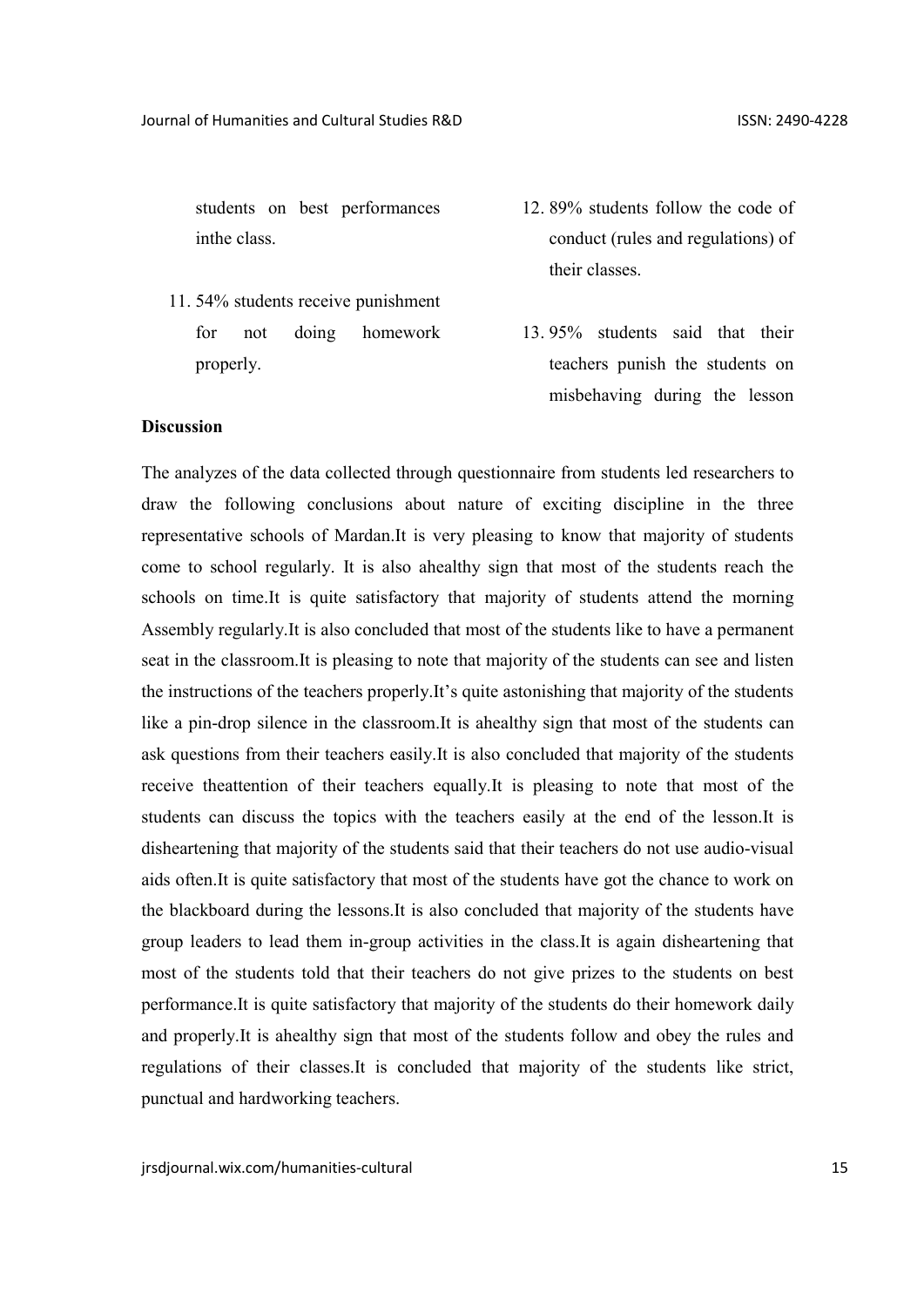#### Conclusion

It is concluded that majority of the students said that their teachers are being observed by the principal and senior teacher during the lessons. The best students are also awarded and encouraged by the principal in the morning Assembly.

#### RECOMMENDATIONS

After collecting data through questionnaire and studying relevant literature, the following recommendation are made for the improvement of discipline in the schools at Mardan.

- 1. Students should be kept busy in different types of co-curricular activities because minds may read to undisciplined behavior.
- 2. Reward system should be introduced for learning and maintaining discipline among the students.
- 3. Children should be appreciated for their good disciplinary attitude in order to motivate other students towards a better discipline in the class.

## **BIBLIOGRAPHY**

- 1. Afridi, Arbab khan 2002, educational administration, Lahore, Majeed Book Depot.
- 2. A. T Raymont, M, 1931, Education, London. Lomgsman Green & CO Ltd.
- 3. Blair Gleen, Myeres, 1962, Educational Psychology, New York, the Macmillan Company.
- 4. Dewwy, J 1916, Democracy and Education, New York, the Macmillan Company.
- 5. Frasier, George, Willard, 1956, An introduction to the study of Education, New York, Harper & brother publisher.
- 6. Hughes A. G, 1956, EDUCATION: some fundamental problems, London, The English language book society & longsman Green & Co ltd.
- 7. Hughes A. G, 1959, Learning and Teaching, London, Lonsman Green & Co ltd.
- 8. Khalid Tanveer, 1976, EDUCATION An introduction to educational philosophy and history, Peshawar, National Book Foundation.